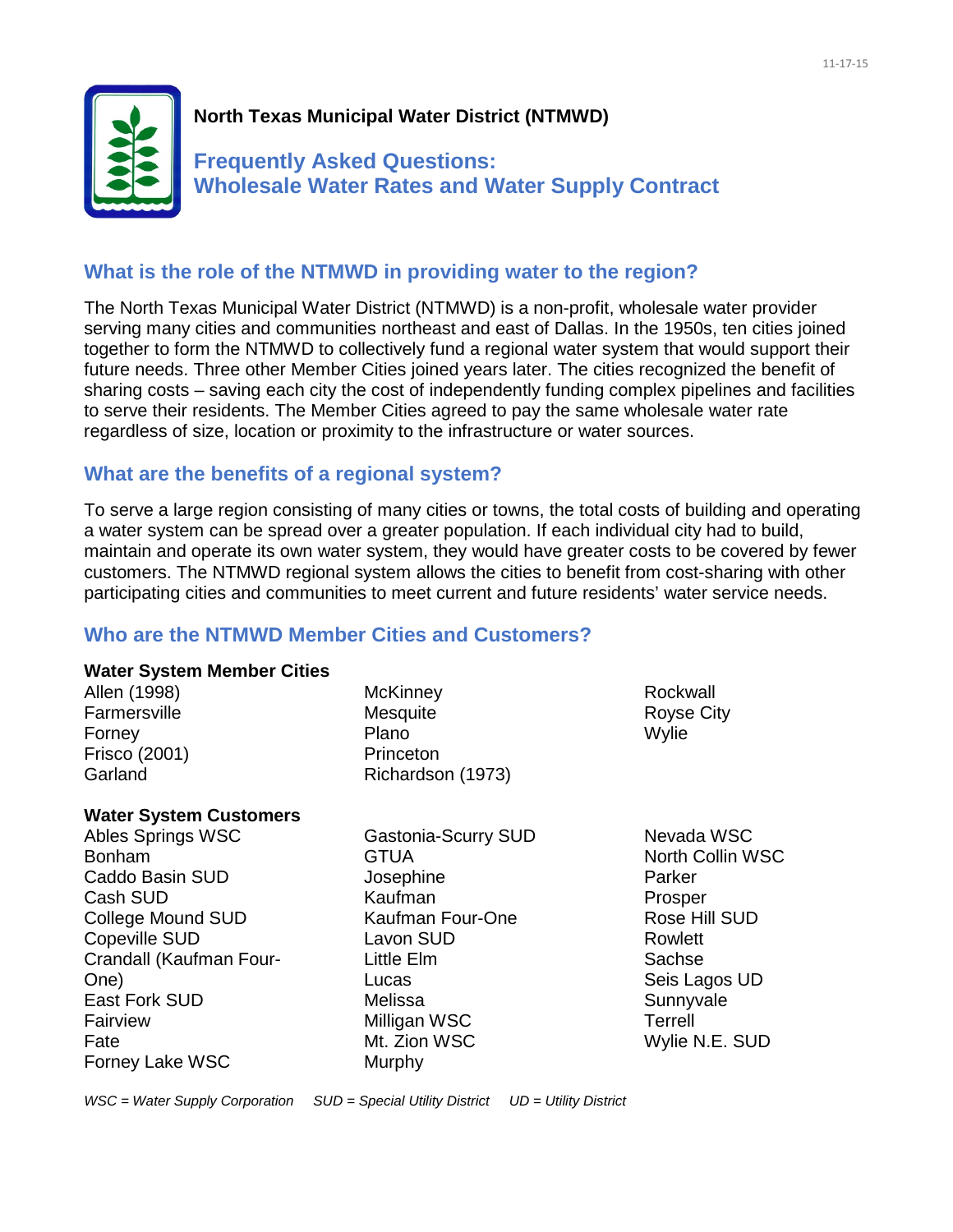# **What are the differences between the NTMWD Member Cities and Customers?**

The NTMWD Member Cities appoint representatives that serve on the District Board of Directors – two representatives for cities with a population more than 5,000; one representative for cities with under 5,000 residents. NTMWD Water System Customers do not have Board representation, however the Directors are appointed to serve in the best interest of the entire region. NTMWD Customers currently pay a five-cent per thousand gallon premium on top of the Member City wholesale water rate, thus they share the proportionate costs for operating and maintaining the regional system and help repay the debt to finance capital projects.

### **Why are water rates projected to continue increasing?**

The *Associated Press* recently reported that rising water costs is an issue facing providers nationwide, especially in drought-prone regions. See link to article below.

#### **Water rates rising across nation:**

[http://www.mlive.com/news/us-world/index.ssf/2015/09/water\\_rates\\_rising\\_across\\_nati.html](http://www.mlive.com/news/us-world/index.ssf/2015/09/water_rates_rising_across_nati.html)

The NTMWD and all water utilities are challenged with increasing costs for maintaining and rehabilitating aging infrastructure, building pipelines and reservoirs for anticipated population growth, as well as implementing new technologies to comply with changing regulatory requirements. Additionally, large water projects take years – often decades – to complete the required environmental permitting, resulting in significant upfront investments before customers receive the benefit.

While water is essential, many experts believe it has been undervalued considering the systems needed to ensure water flows from our taps 24/7. The NTMWD operates and maintains the following key components of the regional water system which serves communities in several counties and covers 2,200 square miles:

- 6 water treatment plants 806+ million gallons per day capacity
- 566 miles of transmission pipelines
- 9 raw water pump stations
- 8 treated water pump stations
- 77 City delivery points

Despite the complexity and scope of this system, a gallon of water from NTMWD costs Cities less than one-quarter of a penny.

**Maintaining Aging** Infrastructure **Increasing Meeting Costs and Increasing Regulations Water Rates** Expanding/ **Building New Projects for Growth**  $\frac{1}{4}$  penny = cost of ONE gallon of water from **NTMWD JB3R** 

As our region continues to grow, the District is responsibly planning new projects to prepare for projections that the region is expected to double in population over the next 40 years.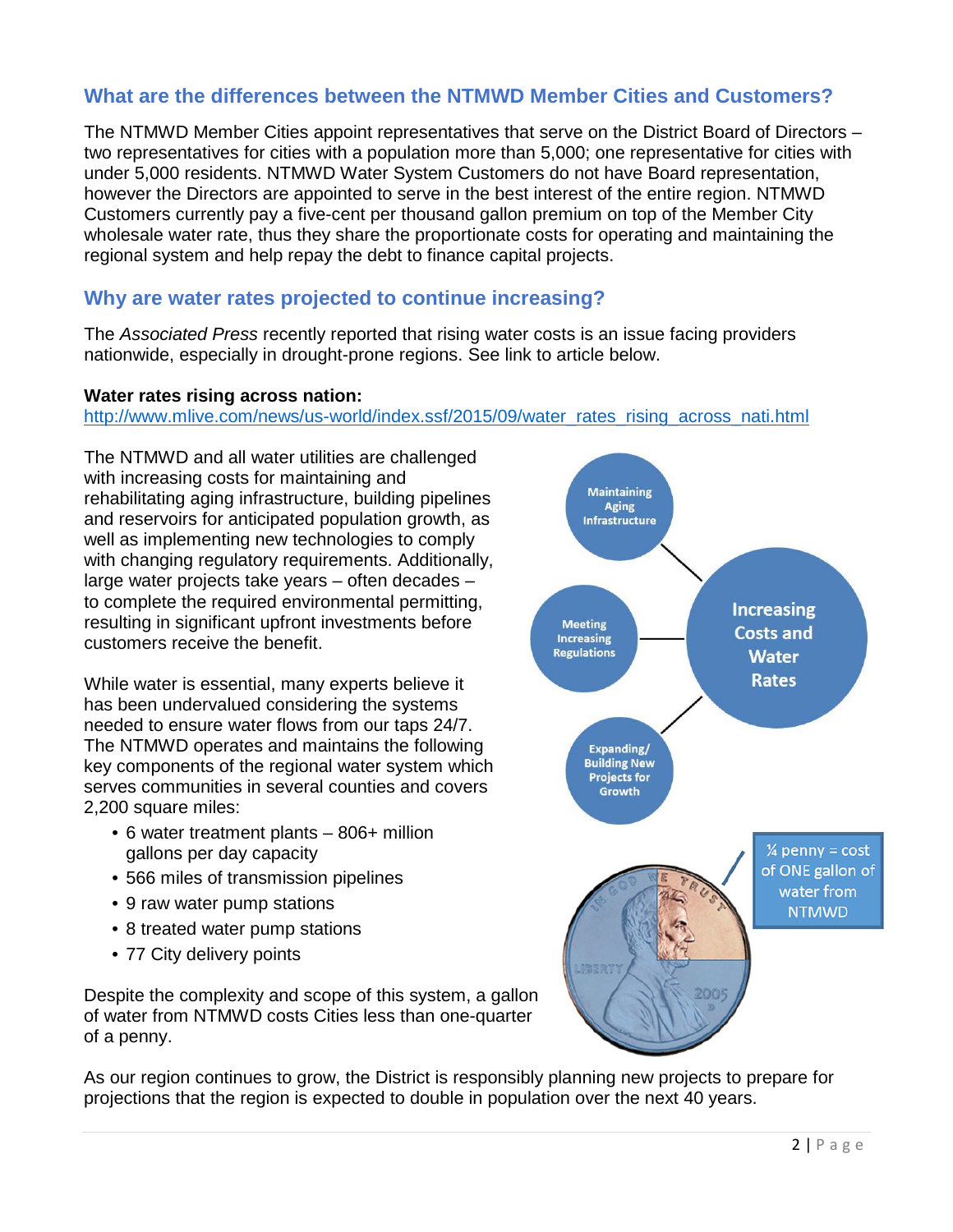Even with a continued focus on conservation programs to stretch existing supplies, NTMWD will need to have another major water source, the Lower Bois d'Arc Creek Reservoir (LBCR) in Fannin County, online as early as 2020. The LBCR will become part of the regional water system serving all Member Cities and Customers. Thus, each of these communities will share in this investment.

# **How much does population growth affect water rates?**

Water has provided the essential foundation for communities in North Texas to grow over the last several decades. Cities in our region continue to make headlines for welcoming major new businesses, recognized as among the healthiest housing markets, and consistently ranking as some of the best places to live in America. A reliable water supply is critical to meet the needs of current and future generations of residents, as well as to support businesses, jobs and economic prosperity in our region. Based on population growth projections, NTMWD water demands will increase 1.5 times over the next 40 years.

|  | <b>City</b> | 1950   | 1960   | 1970   | 1980    | 1990    | 2000    | 2010    | 2015    |
|--|-------------|--------|--------|--------|---------|---------|---------|---------|---------|
|  | Frisco      | 736    | 1,184  | 1,845  | 3,420   | 6,138   | 33,714  | 116,989 | 145,510 |
|  | Garland     | 10,291 | 38,501 | 81,437 | 138,857 | 180,635 | 215,768 | 226,876 | 232,960 |
|  | McKinney    | 10,560 | 13,763 | 15,193 | 16,249  | 21,283  | 54,369  | 131,117 | 154,840 |
|  | Mesquite    | 1,684  | 27,526 | 55,131 | 67,053  | 101,484 | 124,523 | 139,824 | 142,230 |
|  | Plano       | 2,115  | 3,695  | 17,872 | 72,331  | 127,885 | 222,030 | 259,841 | 271,140 |
|  | Richardson  | 1,289  | 16,810 | 48,405 | 72,496  | 74,840  | 91,802  | 99,223  | 102,430 |

### NTMWD Largest Member Cities Population Growth

# NTMWD Total Population: Historical and Projected

| Year                 |        |        | 1956   1961   1974   1994 | 2015 | 2040                                     | 2070 |
|----------------------|--------|--------|---------------------------|------|------------------------------------------|------|
| Population<br>Served | 32,000 | 60.000 | 200,000                   |      | 800,000  1,600,000  2,500,000  3,700,000 |      |

Collin County recently updated its population growth projections to include 1.3 million more residents than previous estimates. On top of future growth, the last several years of drought and required watering restrictions may have masked the full effects of recent growth on water demands.

### **What are the impacts of recent years of drought and conservation on water rates?**

The NTMWD appreciates the commitment of all the cities and residents in north Texas to conserve water during recent years of drought. The efforts were vital to help stretch existing supplies. Without these measures, our reservoirs would have been even more severely depleted.

Fortunately, record rainfall last May refilled our reservoirs – averting prolonged water shortages in our region. However, conservation remains a key component of meeting our future water needs. We must continue to use water wisely, especially in landscapes where a large percentage of water is consumed.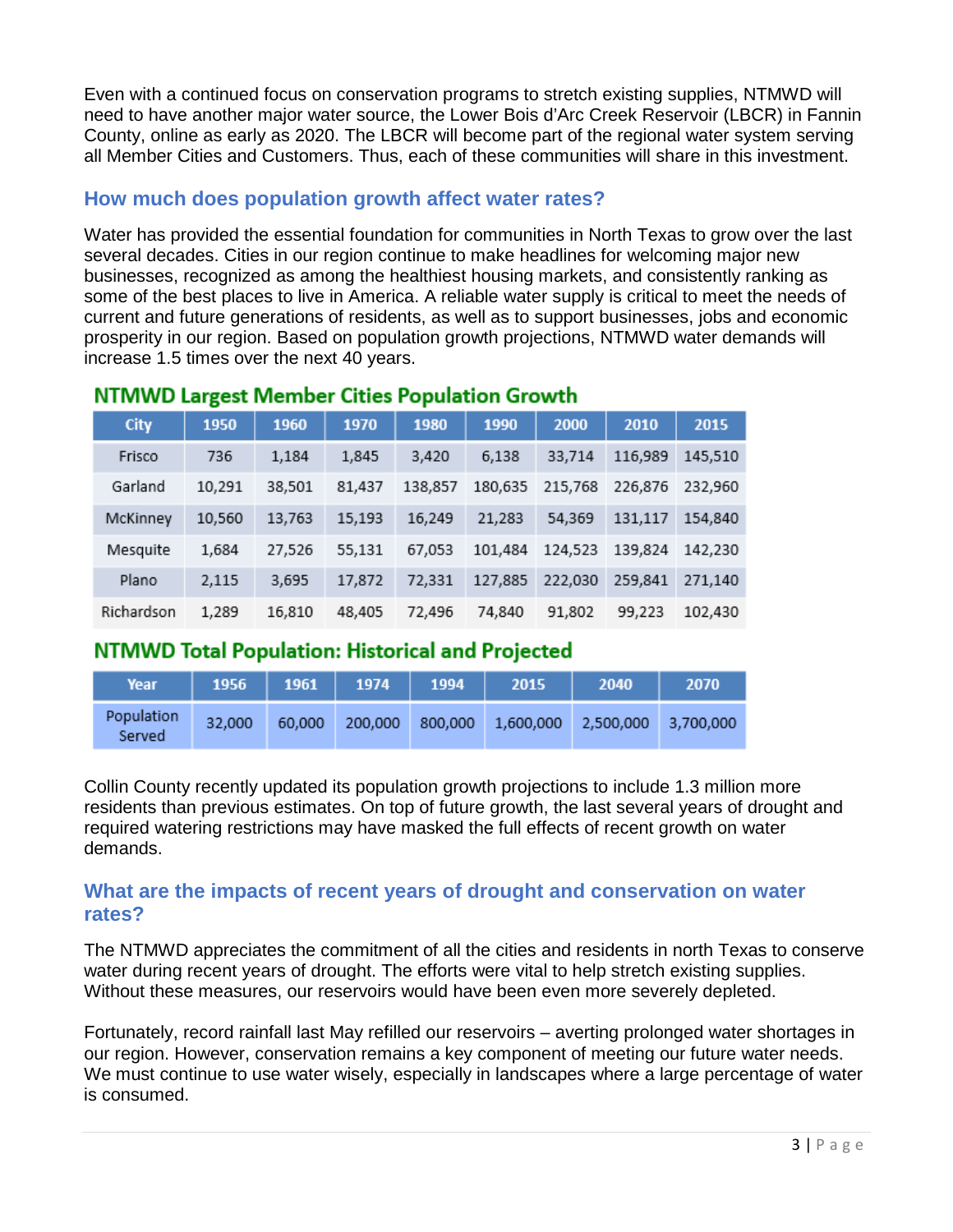The combination of watering restrictions over the last several years followed by significant spring rains means the region has consumed less water than normal. Reduced consumption has presented significant challenges for the Member Cities and Customers as they must cover ongoing fixed costs while collecting less revenues.

Once residents resumed "normal" post-drought watering schedules (with little to no restrictions in place), water consumption increased dramatically from July through October 2015. This demonstrates that Member Cities and Customers still require the system capacity to meet higher water demands when needed. The NTMWD must build and maintain the system to meet those highest potential needs.

Without outdoor watering restrictions in place, the total regional consumption from July through September 2015 was similar to pre-drought demands in 2011 as residents returned to more frequent outdoor watering patterns. The NTMWD has the responsibility to make sure the infrastructure and system is prepared to meet those peak demands today and in the future, especially since our Cities are among some of the fastest-growing in the nation.

### **What is the NTMWD wholesale water supply contract and the term "take or pay"?**

The NTMWD must collect enough revenue to cover the regional water system fixed costs of the pipes and facilities that have been constructed to meet the highest potential water demands. Fixed costs include the repayment of bonds that have funded past projects and debt service on new projects. Other fixed costs are from ongoing operations, maintenance and rehabilitation on the system to maintain reliability and comply with environmental regulations.

Eleven Member Cities signed one water supply contract when it was last amended in 1988 – two cities signed similar contracts when they joined the District later – Allen (1998) and Frisco (2001). The contract is structured so that each City pays for its allocation of the costs for the entire regional water system based on its year of highest annual usage. This is a common cost allocation method to determine proportionate cost-sharing among regional users of a water or energy system. By cost-sharing with fellow Member Cities rather than each city building its own separate infrastructure and systems, each City has saved significantly over the last several decades.

The NTMWD has built (and issued bonds for) the infrastructure costs to meet the Cities' historic peak demands and must collect enough revenue to make the bond payments and cover ongoing maintenance costs for those pipelines and systems, regardless of the amount of water used. If any of the individual Cities had issued bonds independently to build its own system, they would have to repay that debt regardless of today's customer usage.

For fiscal year 2015-2016, the NTMWD wholesale water rate for its Member Cities is \$2.29 per thousand gallons of treated water. This rate is made up of two components:

- 1) \$1.88 per thousand gallons funds the fixed/capital costs (infrastructure), and
- 2) \$0.41 cents per thousand gallons for the actual amount of water consumed.

Each City then determines its own end-user rates for residential, commercial and industrial customers to cover the NTMWD wholesale water costs plus the City's own system and operating costs – typically setting different rates based on tiers or levels of usage so that consumers using higher amounts pay a higher rate.

The "take or pay" term used to describe the water supply contract means that the Cities pay the fixed costs component of the wholesale water rate based on highest year of consumption, even if